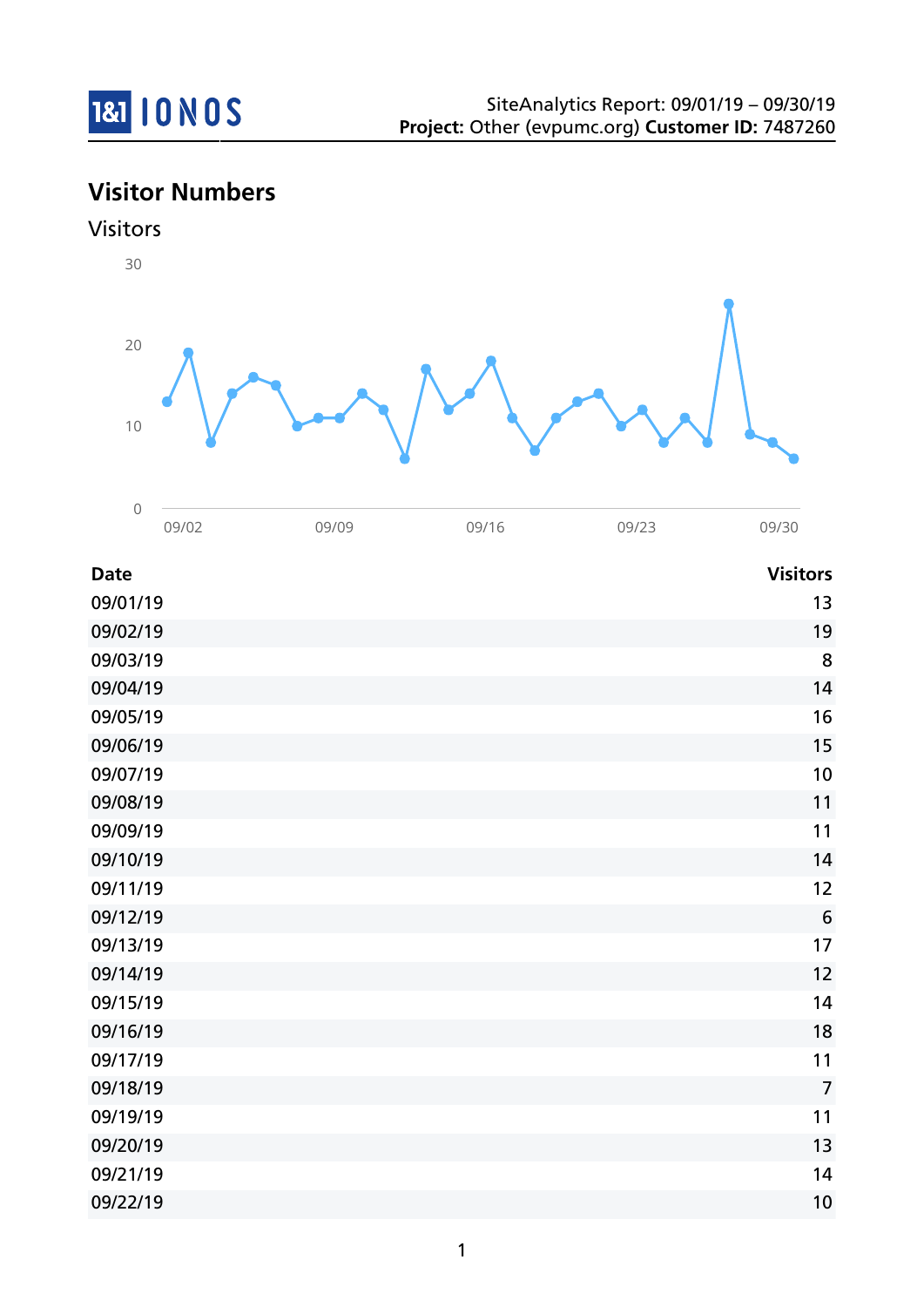# **1&1 10 NOS**

| <b>Date</b>  | <b>Visitors</b> |
|--------------|-----------------|
| 09/23/19     | 12              |
| 09/24/19     | 8               |
| 09/25/19     | 11              |
| 09/26/19     | 8               |
| 09/27/19     | 25              |
| 09/28/19     | 9               |
| 09/29/19     | 8               |
| 09/30/19     | 6               |
| <b>Total</b> | 363             |

### Sessions



| 09/02 | 79/09 | 09/16 | 09/23 | 09/30 |
|-------|-------|-------|-------|-------|

| <b>Date</b> | <b>Sessions</b> |
|-------------|-----------------|
| 09/01/19    | 13              |
| 09/02/19    | 19              |
| 09/03/19    | 8               |
| 09/04/19    | 14              |
| 09/05/19    | 16              |
| 09/06/19    | 15              |
| 09/07/19    | 10              |
| 09/08/19    | 12              |
| 09/09/19    | 11              |
| 09/10/19    | 14              |
| 09/11/19    | 13              |
| 09/12/19    | 8               |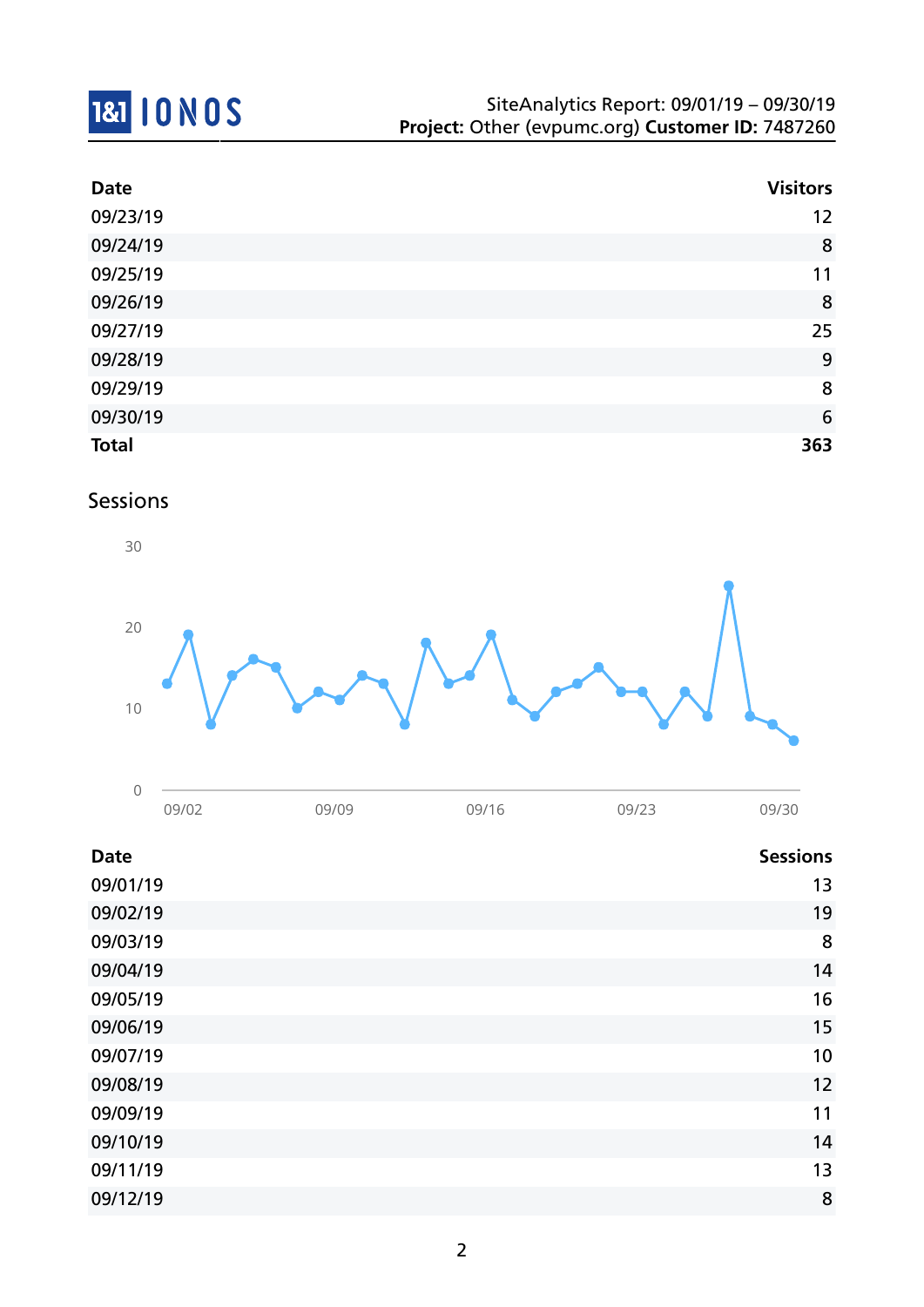

| <b>Date</b>  | <b>Sessions</b> |
|--------------|-----------------|
| 09/13/19     | 18              |
| 09/14/19     | 13              |
| 09/15/19     | 14              |
| 09/16/19     | 19              |
| 09/17/19     | 11              |
| 09/18/19     | 9               |
| 09/19/19     | 12              |
| 09/20/19     | 13              |
| 09/21/19     | 15              |
| 09/22/19     | 12              |
| 09/23/19     | 12              |
| 09/24/19     | 8               |
| 09/25/19     | 12              |
| 09/26/19     | 9               |
| 09/27/19     | 25              |
| 09/28/19     | 9               |
| 09/29/19     | 8               |
| 09/30/19     | 6               |
| <b>Total</b> | 378             |

## Search Engine Robots



| <b>Search Engine Robots</b> | <b>Sessions</b> | Percentage |
|-----------------------------|-----------------|------------|
| bingbot/2.0                 | 191             | 31.11%     |
| Crawler4j                   | 102             | 16.61%     |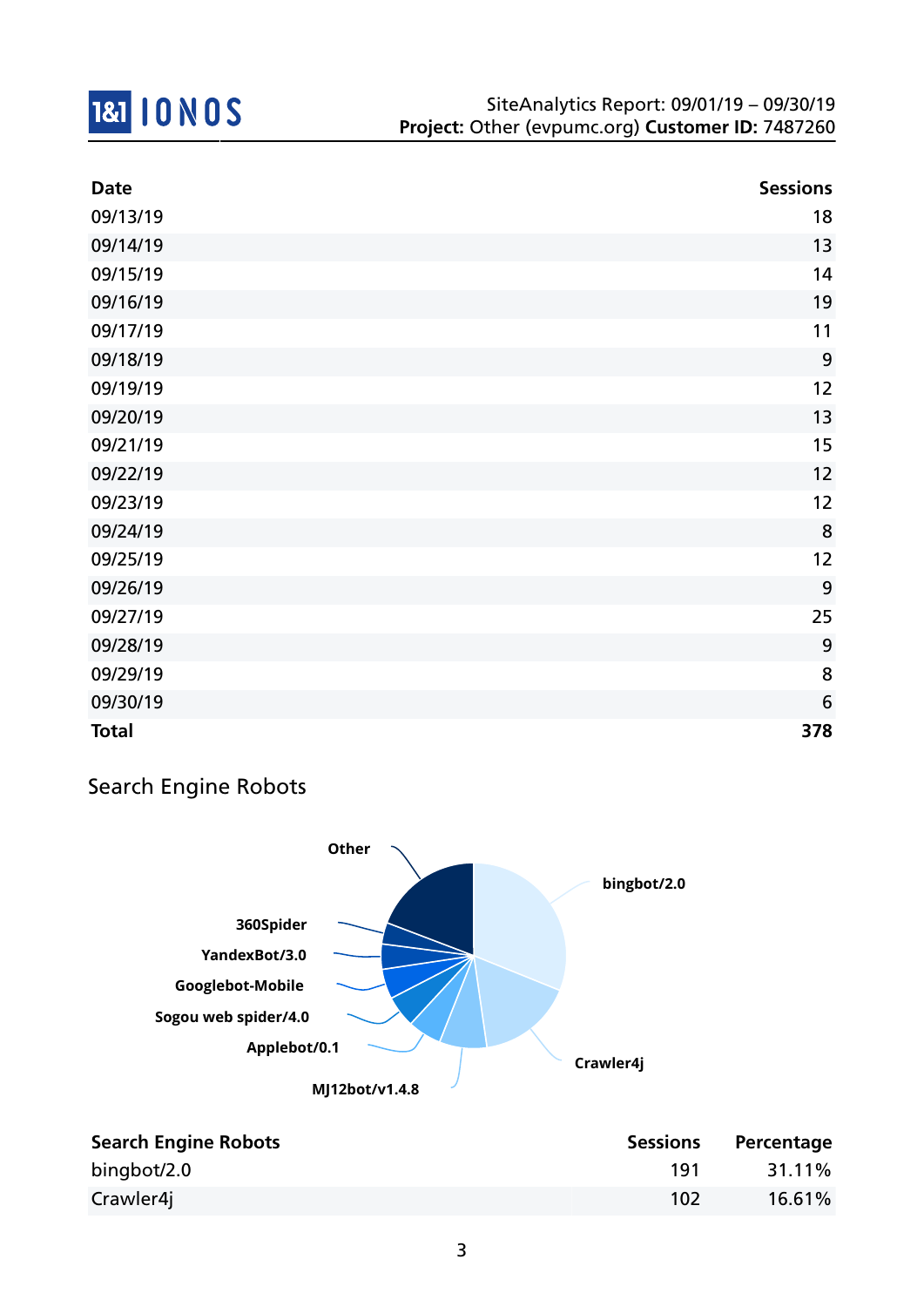

| <b>Search Engine Robots</b> | <b>Sessions</b> | Percentage |
|-----------------------------|-----------------|------------|
| MJ12bot/v1.4.8              | 51              | 8.31%      |
| Applebot/0.1                | 36              | 5.86%      |
| Sogou web spider/4.0        | 34              | 5.54%      |
| Googlebot-Mobile            | 32              | 5.21%      |
| YandexBot/3.0               | 27              | 4.40%      |
| 360Spider                   | 23              | 3.75%      |
| MegaIndex.ru/2.0            | 23              | 3.75%      |
| <b>SemrushBot</b>           | 18              | 2.93%      |
| LinkpadBot/1.12             | 15              | 2.44%      |
| AhrefsBot                   | 11              | 1.79%      |
| DuckDuckGo-Favicons-Bot/1.0 | 9               | 1.47%      |
| Googlebot/2.1               | 9               | 1.47%      |
| WikiDo/1.1                  | 9               | 1.47%      |
| <b>SEOkicks</b>             | 8               | 1.30%      |
| SeznamBot/3.2               | 5               | 0.81%      |
| TinEye-bot/1.31             | 4               | 0.65%      |
| MojeekBot/0.6               | 3               | 0.49%      |
| Baiduspider/2.0             | $\overline{2}$  | 0.33%      |
| AdsBot-Google               | 1               | 0.16%      |
| GoogleWebLight              | 1               | 0.16%      |
| <b>Total</b>                | 614             | 100.00%    |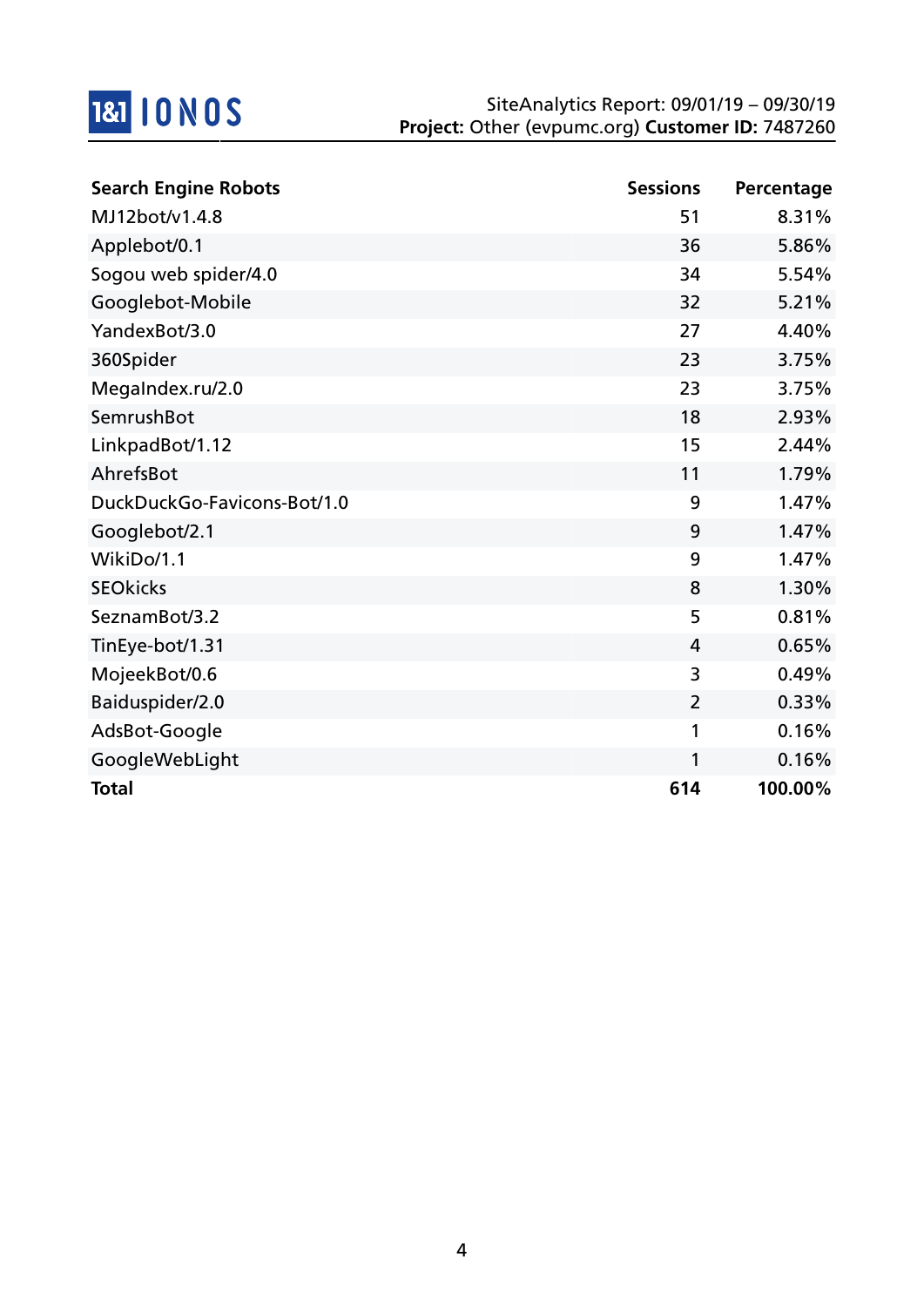

## **Page Analysis** Most Frequently Visited Pages



| <b>Pages</b>             | <b>Sessions</b> | Percentage |
|--------------------------|-----------------|------------|
| /Default.htm             | 293             | 43.15%     |
| /Elim.htm                | 46              | 6.77%      |
| /Sermons.htm             | 41              | 6.04%      |
| /Announce.htm            | 37              | 5.45%      |
| /web_links.htm           | 31              | 4.57%      |
| /Believe.htm             | 29              | 4.27%      |
| <b>Morship.htm</b>       | 29              | 4.27%      |
| /M-Statement.htm         | 28              | 4.12%      |
| /Calendar.htm            | 25              | 3.68%      |
| /St_Johns.htm            | 25              | 3.68%      |
| /NewsLetterIdx.htm       | 22              | 3.24%      |
| /Stats.htm               | 20              | 2.95%      |
| /Elim M-Statement.htm    | 9               | 1.33%      |
| /missions.htm            | 8               | 1.18%      |
| /CalendarOld.htm         | 6               | 0.88%      |
| /Elim-HISTORY.htm        | 6               | 0.88%      |
| /valley_views0913.htm    | 5               | 0.74%      |
| /StJohns_M-Statement.htm | $\overline{4}$  | 0.59%      |
| /valley_views1013.htm    | $\overline{4}$  | 0.59%      |
| /valley_views1113.htm    | $\overline{4}$  | 0.59%      |
| /St Johns-HISTORY.htm    | 3               | 0.44%      |
| /valley_views0813.htm    | 3               | 0.44%      |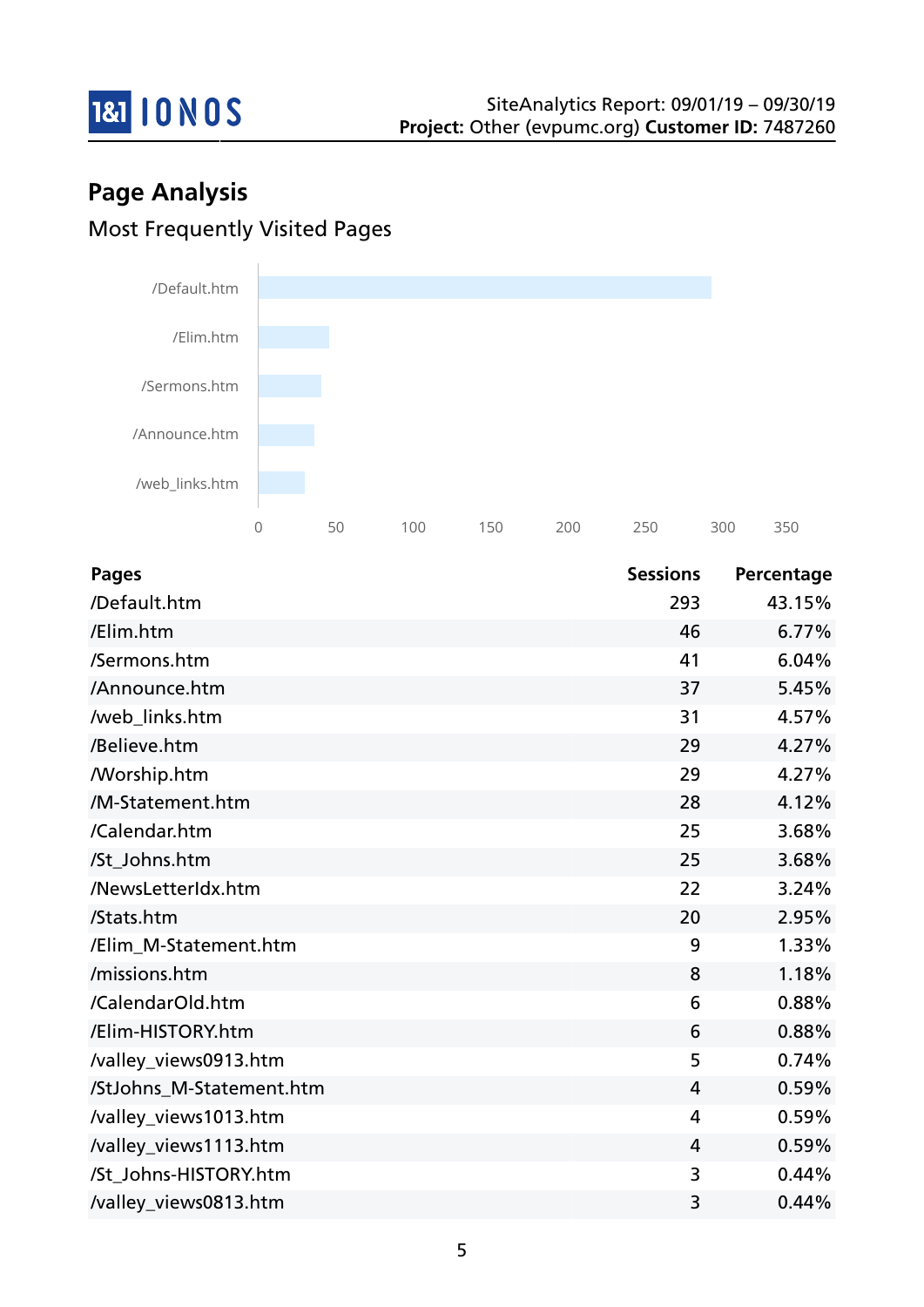# **1&1 10 NOS**

| Pages          |     | Sessions Percentage |
|----------------|-----|---------------------|
| /Bulletins.htm |     | 0.15%               |
| <b>Total</b>   | 679 | 100.00%             |

## Keywords



| <b>Keywords</b>           | <b>Sessions</b> |
|---------------------------|-----------------|
| elimsport pa              |                 |
| sermon on Isaiah 48:12-22 |                 |

## Referring Pages



| <b>Pages</b>              | <b>Sessions</b> |
|---------------------------|-----------------|
| https://www.google.com/   |                 |
| http://super-seo-guru.com | 4               |
| http://www.sogou.com/web  | 4               |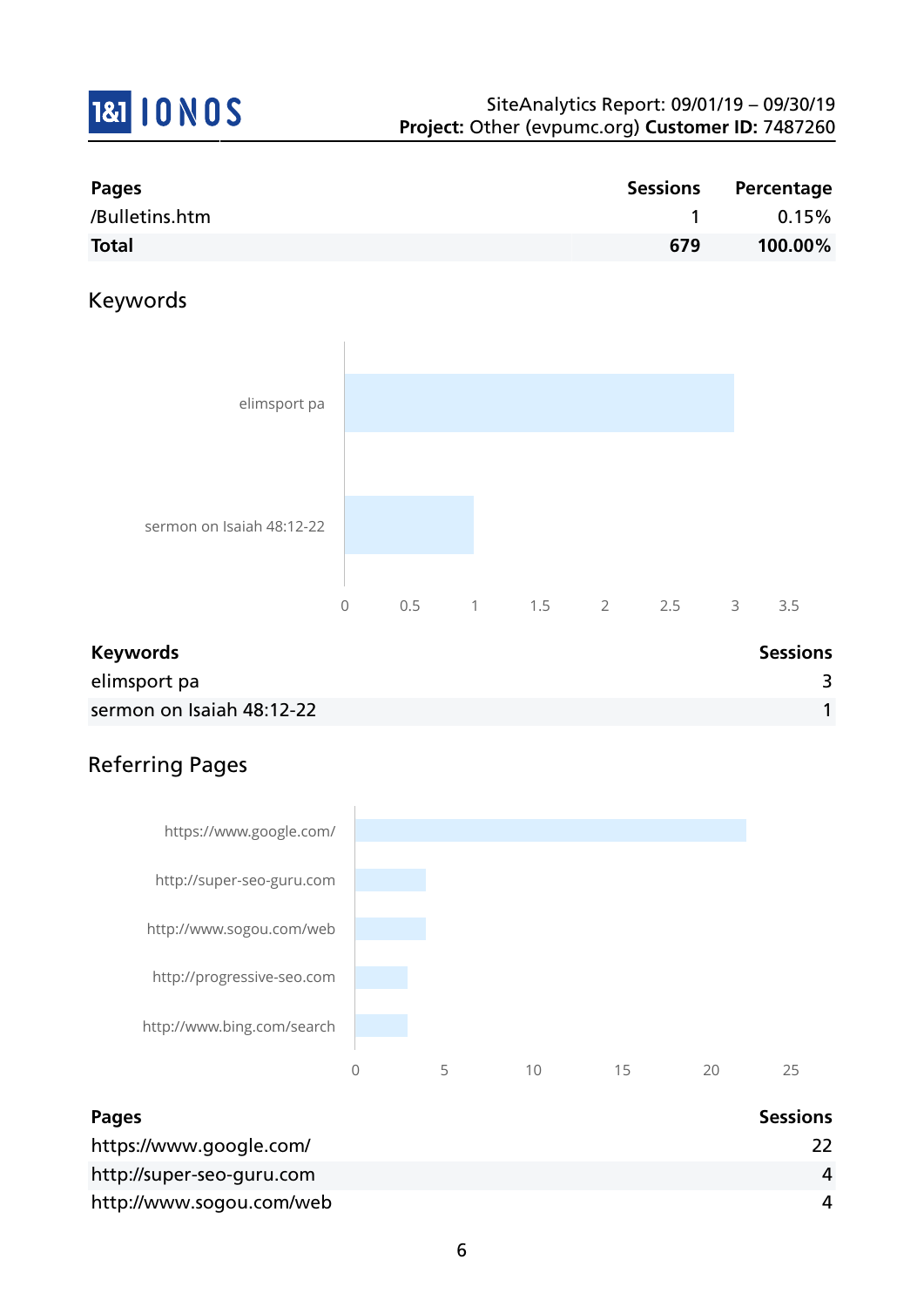

| <b>Pages</b>                                                                                                                                                                                                           | <b>Sessions</b>           |
|------------------------------------------------------------------------------------------------------------------------------------------------------------------------------------------------------------------------|---------------------------|
| http://progressive-seo.com                                                                                                                                                                                             | 3                         |
| http://www.bing.com/search                                                                                                                                                                                             | 3                         |
| http://www.valleywideleasing.com                                                                                                                                                                                       | $\overline{2}$            |
| https://r.duckduckgo.com/                                                                                                                                                                                              | 2                         |
| https://r.search.yahoo.com/_ylt=A0geK.NnqXVdQPEAaRlx.9w4;_ylu=X<br>3oDMTByOHZyb21tBGNvbG8DYmYxBHBvcwMxBHZ0aWQDBHNlYwN<br>zcg--/RV=2/RE=1568020967/RO=10/RU=http://evpumc.org//RK=2/RS=cyl<br>c3xE_DXwrKqq2PBm9.NRew0U- | $\mathbf{2}^{\mathsf{I}}$ |
| evpumc.org                                                                                                                                                                                                             |                           |
| http://www.google.com                                                                                                                                                                                                  |                           |
| https://l.facebook.com/                                                                                                                                                                                                |                           |
| https://www.google.com/search                                                                                                                                                                                          |                           |
| https://yandex.ru/clck/jsredir                                                                                                                                                                                         |                           |

## **Browsers & Systems**

Browsers



| <b>Browsers</b>      | <b>Sessions</b> | Percentage |
|----------------------|-----------------|------------|
| Chrome               | 122             | 32.28%     |
| IE                   | 29              | 7.67%      |
| Firefox              | 27              | 7.14%      |
| Safari mobile        | 14              | 3.70%      |
| Python-requests      | 8               | 2.12%      |
| <b>Chrome Mobile</b> | 5               | 1.32%      |
| Go http package      | 5               | 1.32%      |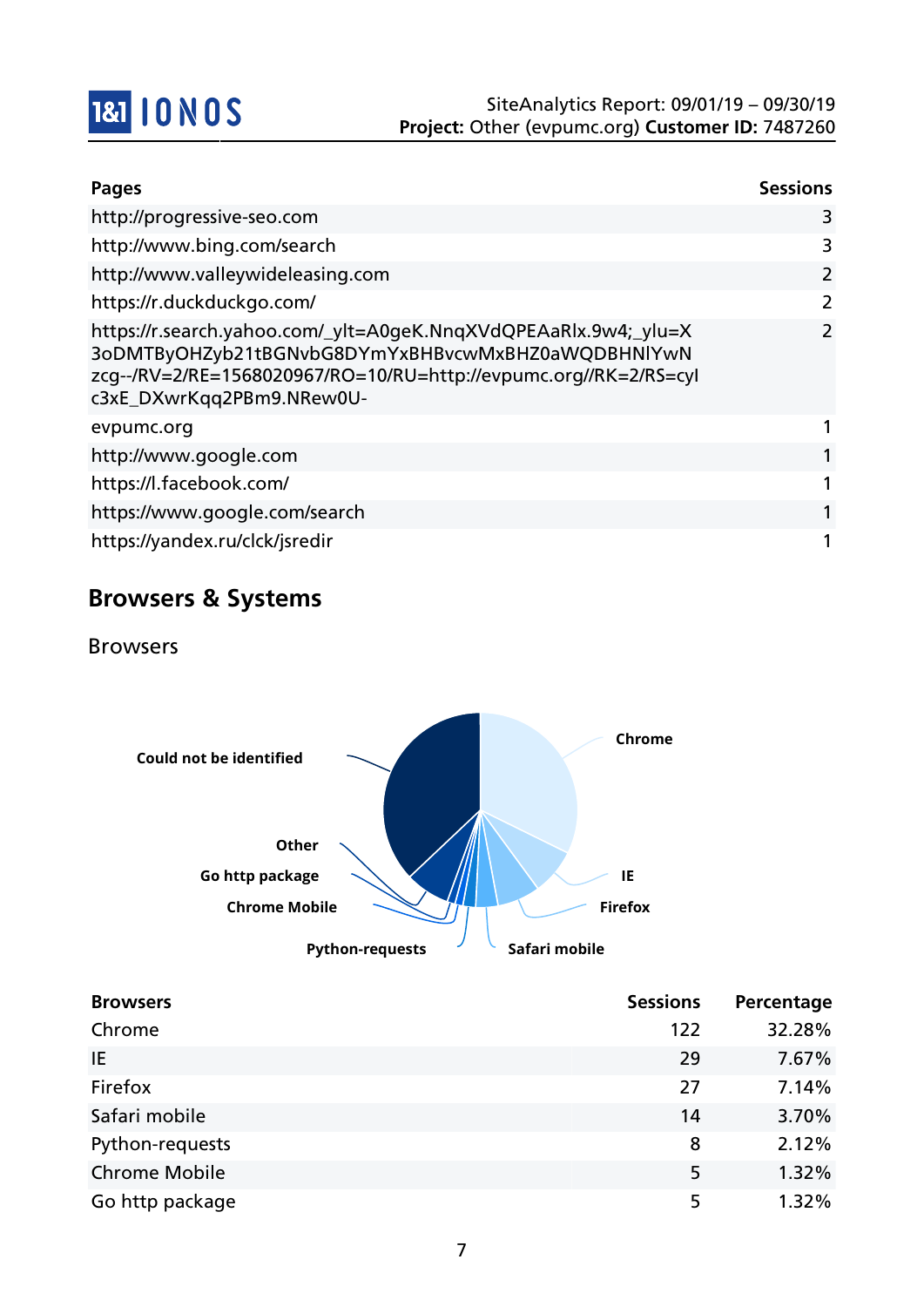

| <b>Browsers</b>               | <b>Sessions</b> | Percentage |
|-------------------------------|-----------------|------------|
| Opera                         | 5               | 1.32%      |
| <b>Chrome Headless</b>        | 4               | 1.06%      |
| Microsoft Edge                | 4               | 1.06%      |
| Safari                        | 3               | 0.79%      |
| <b>CURL</b>                   | 3               | 0.79%      |
| Android browser               | 1               | 0.26%      |
| Apache-HttpClient             | 1               | 0.26%      |
| Chromium                      | 1               | 0.26%      |
| Facebook App                  | 1               | 0.26%      |
| Firefox mobile                | 1               | 0.26%      |
| Kinza                         | 1               | 0.26%      |
| <b>Mobile Samsung Browser</b> | 1               | 0.26%      |
| Opera Mini                    | 1               | 0.26%      |
| Opera Mobile                  | 1               | 0.26%      |
| Could not be identified       | 140             | 37.04%     |
| <b>Total</b>                  | 378             | 100.00%    |

## Operating Systems



| <b>Operating Systems</b> | <b>Sessions</b> | Percentage |
|--------------------------|-----------------|------------|
| Windows                  | 125             | 33.07%     |
| OS X                     | 34              | 8.99%      |
| Linux                    | 22              | 5.82%      |
| macOS                    | 17              | 4.50%      |
| iOS                      | 16              | 4.23%      |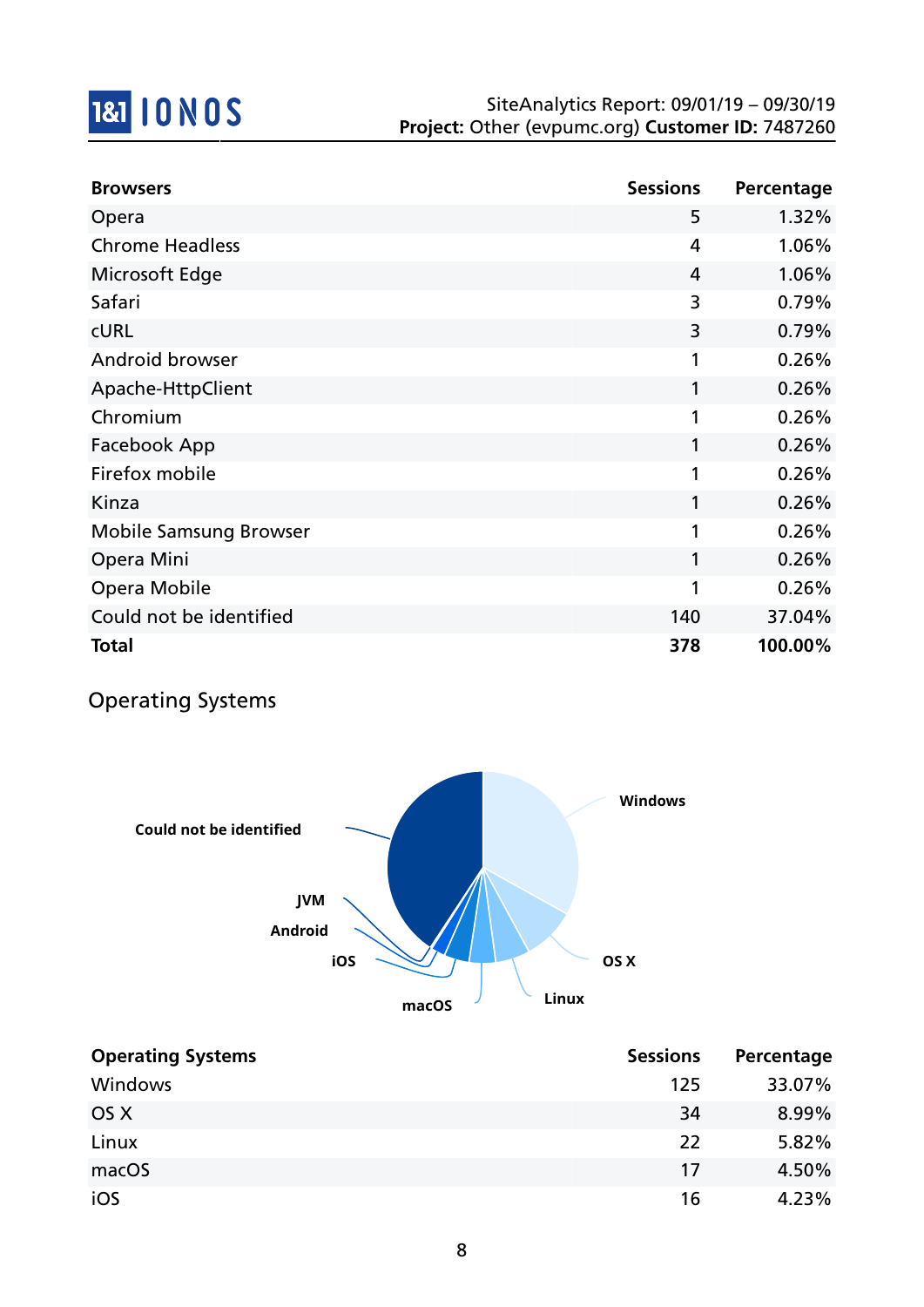## **1&1 10 NOS**

| <b>Operating Systems</b> | <b>Sessions</b> | Percentage |
|--------------------------|-----------------|------------|
| Android                  | q               | 2.38%      |
| <b>JVM</b>               |                 | $0.26\%$   |
| Could not be identified  | 154             | 40.74%     |
| <b>Total</b>             | 378             | 100.00%    |

## **Visitor Locations**

| Countries             |                 |            |
|-----------------------|-----------------|------------|
| <b>Countries</b>      | <b>Sessions</b> | Percentage |
| <b>United States</b>  | 218             | 57.67%     |
| France                | 54              | 14.29%     |
| China                 | 16              | 4.23%      |
| Lithuania             | 14              | 3.70%      |
| Russia                | 13              | 3.44%      |
| Canada                | 12              | 3.17%      |
| Netherlands           | 8               | 2.12%      |
| Germany               | 6               | 1.59%      |
| Ireland               | 5               | 1.32%      |
| Finland               | 3               | 0.79%      |
| Ukraine               | 3               | 0.79%      |
| India                 | $\overline{2}$  | 0.53%      |
| South Korea           | $\overline{2}$  | 0.53%      |
| Poland                | $\overline{2}$  | 0.53%      |
| Thailand              | $\overline{2}$  | 0.53%      |
| Albania               | 1               | 0.26%      |
| Bangladesh            | 1               | 0.26%      |
| <b>Brazil</b>         | 1               | 0.26%      |
| <b>United Kingdom</b> | 1               | 0.26%      |
| Hong Kong             | 1               | 0.26%      |
| Iran                  | 1               | 0.26%      |
| Kenya                 | 1               | 0.26%      |
| Latvia                |                 | 0.26%      |
| Philippines           | 1               | 0.26%      |
| Pakistan              | 1               | 0.26%      |
| <b>Puerto Rico</b>    | 1               | 0.26%      |
| Sweden                | 1               | 0.26%      |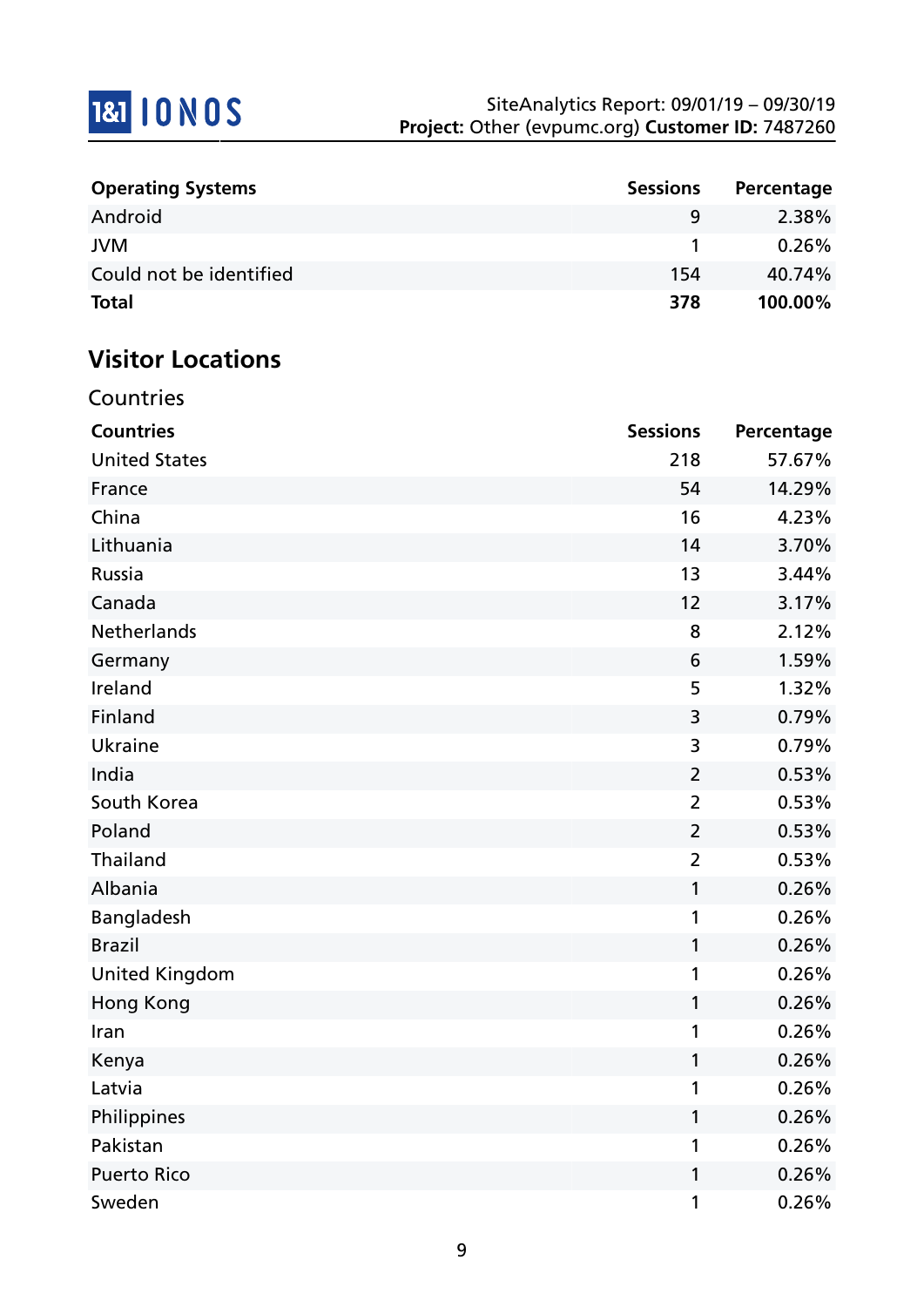

| <b>Countries</b>        | <b>Sessions</b> | Percentage |
|-------------------------|-----------------|------------|
| Turkey                  |                 | $0.26\%$   |
| Could not be identified | 5.              | $1.32\%$   |
| <b>Total</b>            | 378             | $100.00\%$ |

|  | Continents |
|--|------------|
|  |            |

| <b>Continents</b>       | <b>Sessions</b> | Percentage |
|-------------------------|-----------------|------------|
| <b>North America</b>    | 231             | 61.11%     |
| Europe                  | 114             | 30.16%     |
| Asia                    | 30              | 7.94%      |
| Africa                  |                 | 0.26%      |
| South America           | 1               | 0.26%      |
| Could not be identified | 1               | 0.26%      |
| <b>Total</b>            | 378             | 100.00%    |

## **Information about the evaluations**

#### Visitors

This evaluation shows how many visitors accessed your website. Visitors are uniquely identified on the basis of the IP address and the browser ID. If a visitor goes to your website more than once a day, only one visitor is counted.

### Sessions

This evaluation shows the number of sessions. A session starts when a visitor accesses your website and ends when he or she leaves it. A session ends automatically after 30 minutes without activity. If a visitor goes to your website more than once a day, multiple sessions are counted.

### Search Engine Robots

This evaluation shows which search engine robots have accessed the pages of your website. Search engine robots automatically search the content of websites in order to keep search engine entries up to date.

### Most Frequently Visited Pages

This evaluation shows which pages of your website were visited most often.

#### Keywords

This evaluations shows the keywords with which your website was most commonly found in search engines.